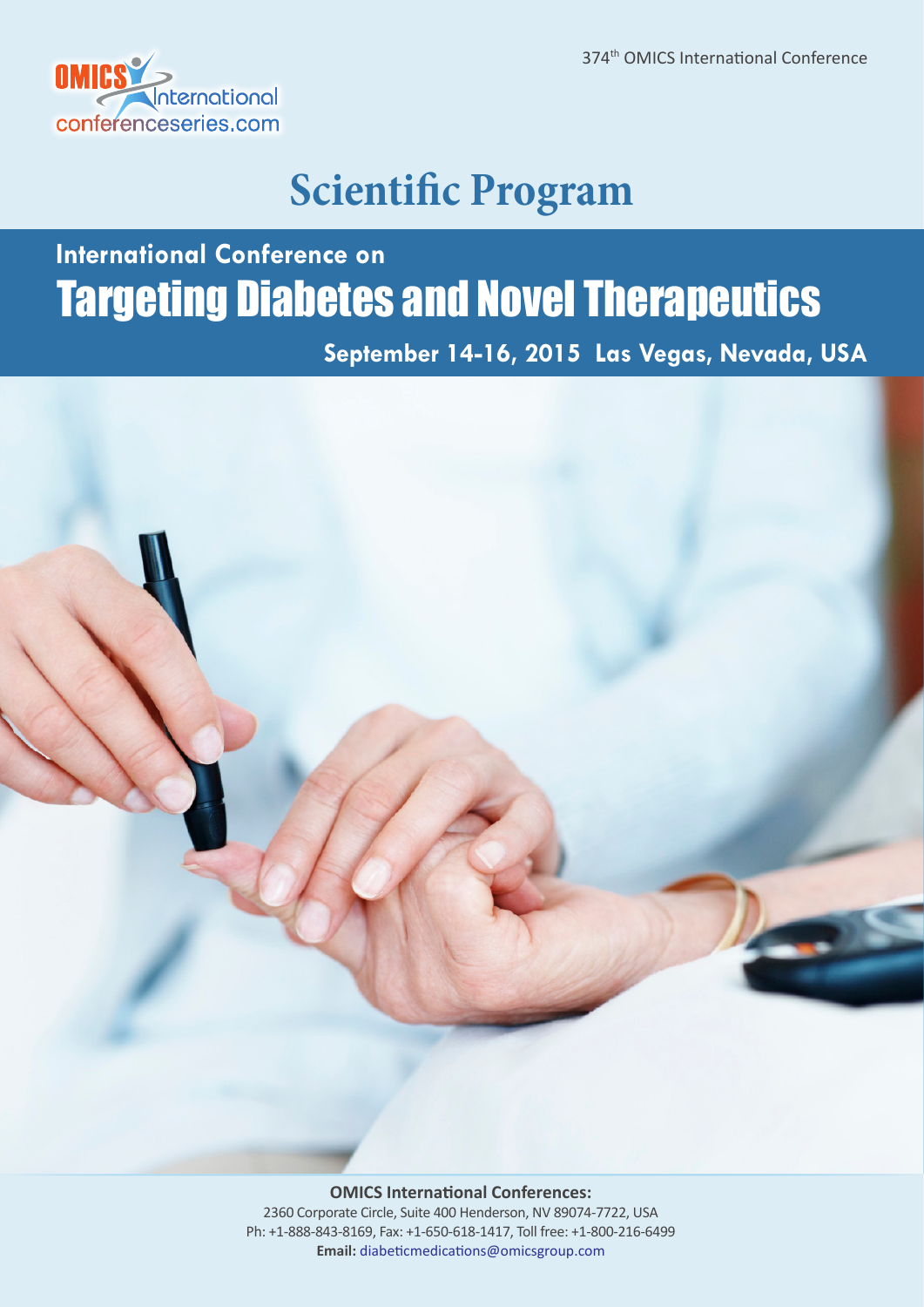#### **Day 1 September 14, 2015**

### **Flamingo**



### Opening Ceremony **09:00-09:30**

|               | <b>Keynote Forum</b>                                      |                                   |
|---------------|-----------------------------------------------------------|-----------------------------------|
| 09:30-10:10   | <b>Patrick G Sullivan</b><br>University of Kentucky, USA  |                                   |
| 10:10-10:50   | <b>Maria Faresjo</b><br>Jonkoping University, Sweden      |                                   |
|               |                                                           | Coffee Break 10:50-11:10 @ Atrium |
| $11:10-11:50$ | <b>Khalid Alnemer</b><br>AL-Imam University, Saudi Arabia |                                   |
|               |                                                           |                                   |

| <b>Track 1: Diabetes Medications</b><br><b>Track 2: Type 2 Diabetes- therapies and Treatments</b><br><b>Track 3: Alternative Treatment for Diabetes</b> |                                                                                                                                         |  |
|---------------------------------------------------------------------------------------------------------------------------------------------------------|-----------------------------------------------------------------------------------------------------------------------------------------|--|
| <b>Track 4: Diabetic Diet and Prevention</b>                                                                                                            |                                                                                                                                         |  |
| Session Chair: Patrick G Sullivan, University of Kentucky, USA                                                                                          |                                                                                                                                         |  |
|                                                                                                                                                         | Session Co-Chair: Mohamed El-Far, Mansoura University, Egypt                                                                            |  |
|                                                                                                                                                         | <b>Session Introduction</b>                                                                                                             |  |
| $11:50-12:15$                                                                                                                                           | Association between glycemic status and oral Candida carriage in patients with prediabetes                                              |  |
|                                                                                                                                                         | Fawad Javed, University of Rochester, USA                                                                                               |  |
| 12:15-12:40                                                                                                                                             | Acquired methemoglobinemia in diabetics blood exposed to organic nitrites and organic nitrates                                          |  |
|                                                                                                                                                         | John Philip Tarburton, National University, USA                                                                                         |  |
|                                                                                                                                                         | Triggering central role of antioxidant defense in the management of Diabetes in potential therapy by stem cells, Silymarin              |  |
|                                                                                                                                                         | 12:40-13:05 and Silibinin in diabetic rats: An overview                                                                                 |  |
|                                                                                                                                                         | <b>Mohamed El-Far, Mansoura University, Egypt</b>                                                                                       |  |
|                                                                                                                                                         | Lunch Break 13:05-13:45 @ Atrium                                                                                                        |  |
| 13:45-14:10                                                                                                                                             | Pump therapy in Type 2 Diabetes: Novel approach to glycemic control<br>Shagun Bindlish, Capital Region Diabetes and Endocrine Care, USA |  |
|                                                                                                                                                         | Diet as a therapeutic intervention-Why our current guidelines are doomed to fail and why epigenetics offers                             |  |
|                                                                                                                                                         | 14:10-14:35 the way forward?                                                                                                            |  |
|                                                                                                                                                         | Shirley Mcilvenny, The Food Coach Institute, Australia                                                                                  |  |
| 14:35-15:00                                                                                                                                             | Current status of Diabetes and a need for novel formulations of thiazolidinediones                                                      |  |
|                                                                                                                                                         | Gannu Praveen Kumar, Sahasra Institute of Pharmaceutical Sciences, India                                                                |  |
|                                                                                                                                                         | Decellularized pancreas bioscaffold generation aiming at Type 1 Diabetes therapeutics                                                   |  |
| 15:00-15:25                                                                                                                                             | Marluce Da Cunha Mantovani, University of Sao Paulo, Brazil                                                                             |  |
|                                                                                                                                                         | Coffee Break 15:25-15:45 @ Atrium                                                                                                       |  |
| 15:45-16:10                                                                                                                                             | Quality assessment of dietary carbohydrate for normal and diabetic subjects                                                             |  |
|                                                                                                                                                         | Kasturi Sen Ray, Tata Institute of Social Sciences (TISS), India                                                                        |  |
| 16:10-16:35                                                                                                                                             | Effect of caloric restriction on sirtuin-1 disorders associated with Diabetes in male rats                                              |  |
|                                                                                                                                                         | Manal Mahmoud, Cairo University, Egypt                                                                                                  |  |
| 16:35-17:00                                                                                                                                             | Carbonic anhydrase: A new therapeutic target for managing Diabetes                                                                      |  |
|                                                                                                                                                         | Salihu Ibrahim Ismail, Federal University Dutse, Nigeria                                                                                |  |
| 17:00-17:25                                                                                                                                             | Update on Gestational Diabetes: Diagnosis to delivery and beyond                                                                        |  |
|                                                                                                                                                         | Shagun Bindlish, Capital Region Diabetes and Endocrine Care, USA                                                                        |  |
|                                                                                                                                                         | The prevalence of Type 2 Diabetes Mellitus in the United Arab Emirates: Justification for the establishment                             |  |
|                                                                                                                                                         | 17:25-17:50 of the Emirates Family Registry<br>Habiba AlSafar, Khalifa University, UAE                                                  |  |
| <b>Panel Discussion</b>                                                                                                                                 |                                                                                                                                         |  |
|                                                                                                                                                         |                                                                                                                                         |  |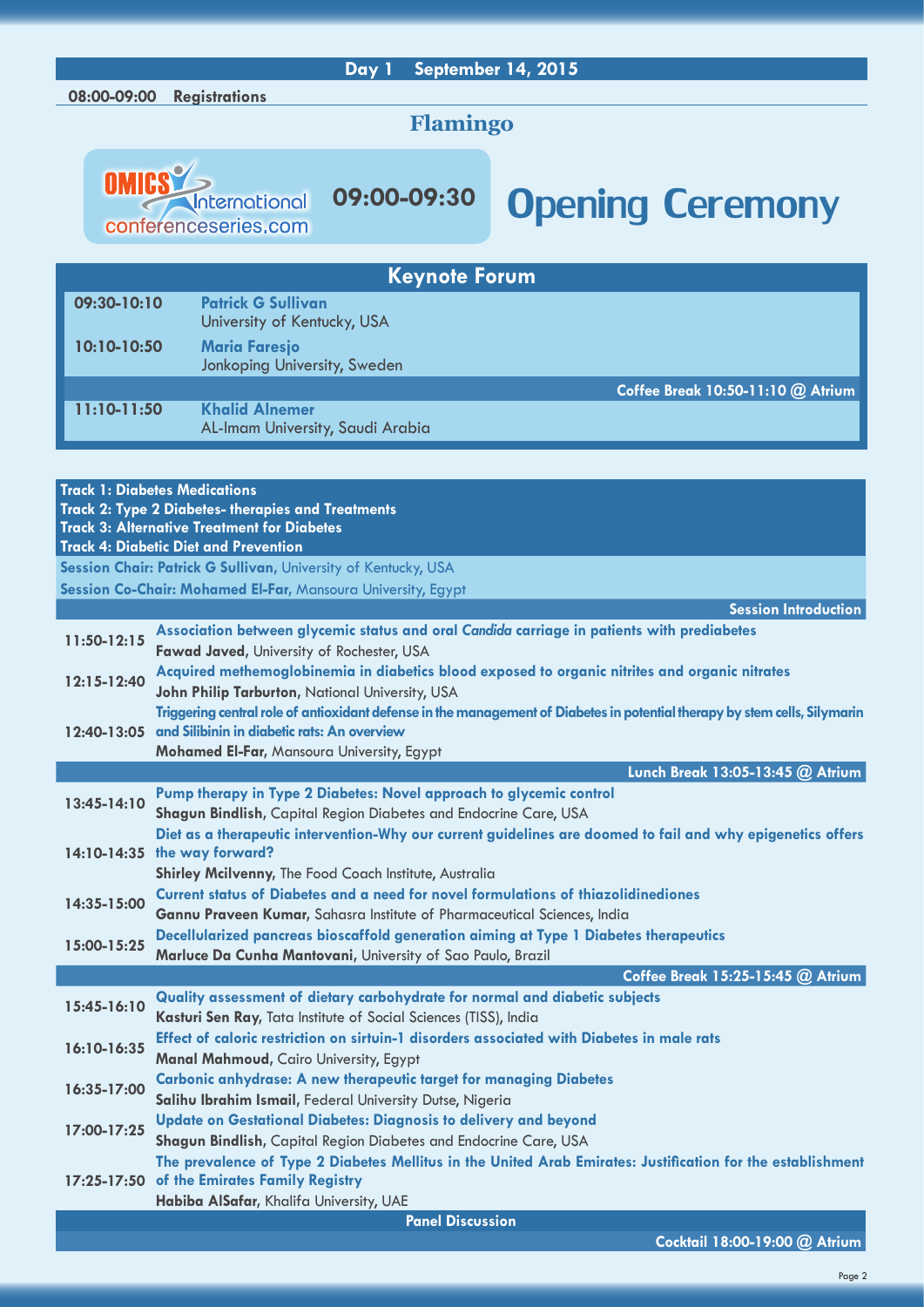#### **Day 2 September 15, 2015 Flamingo**

|                   | <b>Keynote Forum</b>                                                                                                                                                                                                               |
|-------------------|------------------------------------------------------------------------------------------------------------------------------------------------------------------------------------------------------------------------------------|
| 09:30-10:10       | <b>Anil K Mandal</b>                                                                                                                                                                                                               |
| $10:10-10:50$     | University of Florida, USA<br><b>Christain Dani</b>                                                                                                                                                                                |
|                   | French National Institute for Health and Medical Research, France                                                                                                                                                                  |
|                   |                                                                                                                                                                                                                                    |
|                   | Coffee Break 10:50-11:10 @ Atrium                                                                                                                                                                                                  |
| $11:10-12:10$     | Workshop on role of a preventive national program in combating Diabetes Mellitus & Cardiovascular Diseases<br>Osman Amine El-Labban, Al Zahra Private Hospital, UAE                                                                |
|                   | <b>Track 5: Diabetic Cure and Diagnosis</b><br><b>Track 6: Diabetes Research in Clinical Practice</b><br>Track 7: Islet Transplantation and Beta Cell Targeting<br><b>Track 8: Advanced Medications for Diabetes Complications</b> |
|                   | Session Chair: Fawad Javed, University of Rochester, USA                                                                                                                                                                           |
|                   | Session Co-Chair: Ivet Borissova Koleva, Medical University of Sofia, Bulgaria                                                                                                                                                     |
|                   | <b>Session Introduction</b><br>Human induced pluripotent stem cells: A new source for brown and white adipocytes                                                                                                                   |
| 12:10-12:35       | Christain Dani, French National Institute for Health and Medical Research, France                                                                                                                                                  |
| 12:35-13:00       | Recombinant production of human skin growth factors for effective treatments for hard-to-heal wounds                                                                                                                               |
|                   | Wan Keung R Wong, Hong Kong University of Science and Technology, Hong Kong                                                                                                                                                        |
|                   | Lunch Break 13:00-13:40 @ Atrium                                                                                                                                                                                                   |
|                   | Impact of Diabetes on hospital adverse cardiovascular outcomes in Acute Coronary Syndrome patients: Data<br>13:40-14:05 from the Saudi project of acute coronary events                                                            |
|                   | Khalid Alnemer, AL-Imam University, Saudi Arabia                                                                                                                                                                                   |
| 14:05-14:30       | CD4+CD25+ cells in Type 1 diabetic patients with other autoimmune manifestations                                                                                                                                                   |
|                   | Mona Hafez, Cairo University, Egypt                                                                                                                                                                                                |
| 14:30-14:55 study | Association of oxidative stress induced by iron status to the risk of Gestational Diabetes Mellitus-A pilot                                                                                                                        |
|                   | Samar Rachidi, Lebanese University, Lebanon                                                                                                                                                                                        |
| 14:55-15:20       | The relationship between serum levels of IGF-1 and components of the metabolic syndrome in Saudi patients                                                                                                                          |
|                   | Amal Baalash, Tanta Faculty of Medicine, Egypt                                                                                                                                                                                     |
|                   | Coffee Break 15:20-15:40 @ Atrium                                                                                                                                                                                                  |
| 15:40-16:05       | Vitamin D deficiency in Diabetic peripheral neuropathy: Prevalence, repletion and treatment outcomes<br>Rajashree Khot, Indira Gandhi Govt Medical College, India                                                                  |
|                   | Impact of physical modalities in prevention and rehabilitation of Diabetic Polyneuropathy and Neuropathic                                                                                                                          |
| 16:05-16:30       | diabetic foot                                                                                                                                                                                                                      |
|                   | Ivet Borissova Koleva, Medical University of Sofia, Bulgaria<br><b>Panel Discussion</b>                                                                                                                                            |
|                   | Poster Sessions 16:30-17:00 @ Atrium                                                                                                                                                                                               |
|                   | Award Ceremony 17:00-17:30                                                                                                                                                                                                         |
|                   | Cocktail 18:00-19:00 @ Atrium                                                                                                                                                                                                      |
|                   |                                                                                                                                                                                                                                    |
|                   | Day 3 September 16, 2015                                                                                                                                                                                                           |

**Flamingo**

**Track 9: Computational Biology of Diabetes Track 10: Recent Research and Advanced Technologies for Diabetes Care Track 11: Risk Factors and Related Diseases of Diabetes Session Chair: Osman Amine El-Labban,** Al Zahra Private Hospital, UAE

**Session Co-Chair: Christain Dani,** French National Institute for Health and Medical Research, France

**Session Introduction**